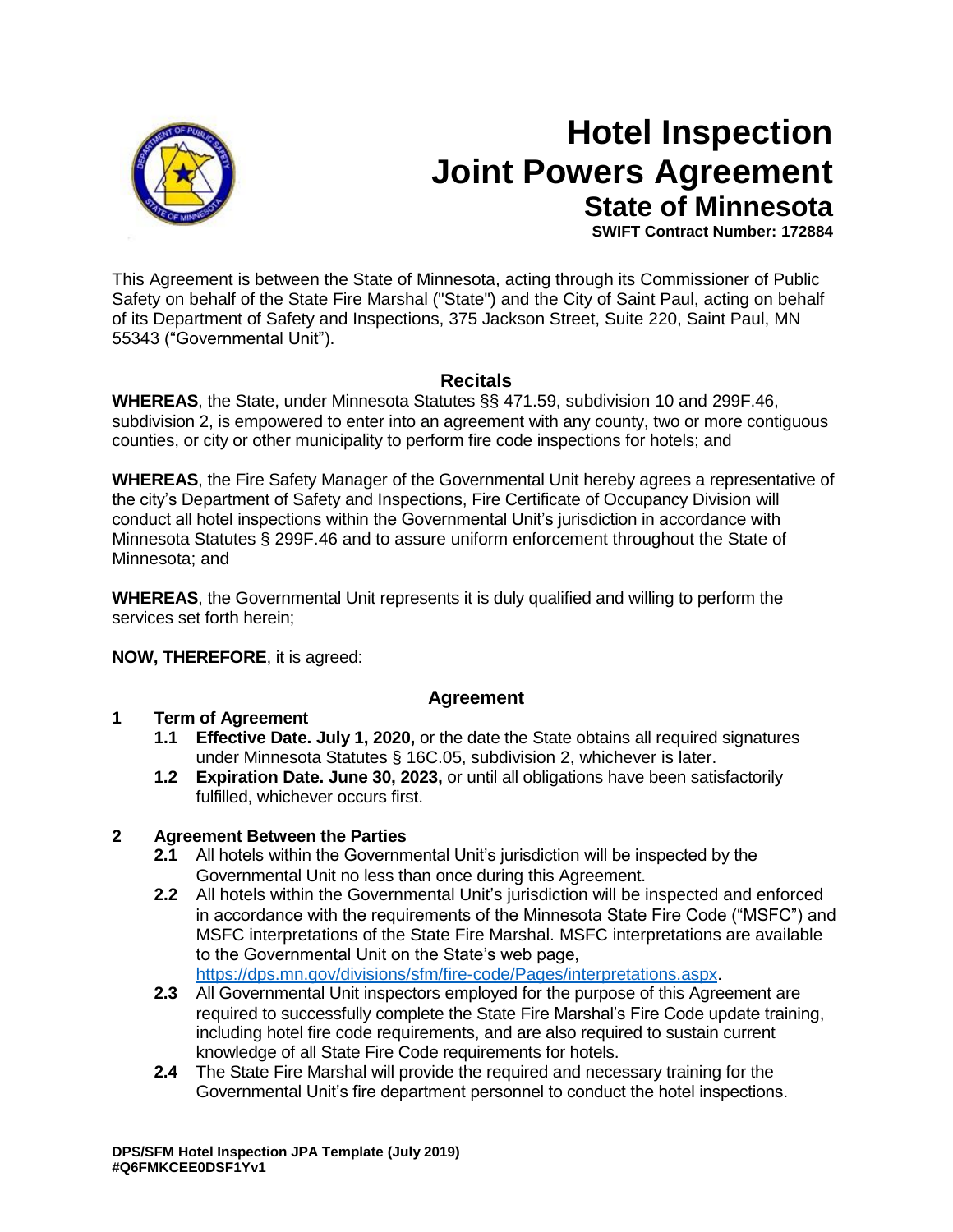- **2.5** Copies of the hotel inspection reports completed by the Governmental Unit must be submitted to the State Fire Marshal within thirty (30) calendar days following inspection. Submission of the reports by the Governmental Unit will be made in PDF format to the following State Fire Marshal electronic mailbox: [fm.city.inspections@state.mn.us](mailto:fm.city.inspections@state.mn.us)
- **2.6** All variances to the fire code orders must be approved in writing by the State Fire Marshal.

## **3 Authorized Representatives**

The State's Authorized Representative is the person below, or their successor:

| Name:          | Ryan Whiting, Supervisor                        |
|----------------|-------------------------------------------------|
| Address:       | Department of Public Safety; State Fire Marshal |
|                | 445 Minnesota Street, Suite 145                 |
|                | Saint Paul, MN 55101-5145                       |
| Telephone:     | 612.219.7125                                    |
| Email Address: | ryan.whiting@state.mn.us                        |
|                |                                                 |

The State's Authorized Representative shall have final authority for acceptance of the Governmental Unit's services and if such services are satisfactory.

The Governmental Unit's Authorized Representative is the person below or their successor:

| Name:           | Laura Huseby                 |
|-----------------|------------------------------|
| Address:        | 375 Jackson Street           |
|                 | Suite 220                    |
|                 | Saint Paul, MN 55101         |
| Telephone:      | 651.266.8998                 |
| E-mail Address: | Laura.Huseby@ci.stpaul.mn.us |

# **4 Assignment, Amendments, Waiver, and Agreement Complete**

- **4.1 Assignment.** The Governmental Unit may neither assign nor transfer any rights or obligations under this Agreement without the prior written consent of the State and a fully executed Assignment Agreement, executed and approved by the same parties who executed and approved this Agreement, or their successors in office.
- **4.2 Amendments.** Any amendment to this Agreement must be in writing and will not be effective until it has been executed and approved by the same parties who executed and approved the original Agreement, or their successors in office.
- **4.3 Waiver.** If the State fails to enforce any provision of this Agreement, that failure does not waive the provision or its right to enforce it.
- **4.4 Agreement Complete.** This Agreement contains all negotiations and agreements between the State and the Governmental Unit. No other understanding regarding this Agreement, whether written or oral, may be used to bind either party.

# **5 Liability**

The State and Governmental Unit agree each party will be responsible for its own acts and behavior and the results thereof to the extent authorized by law and shall not be responsible or liable for the acts of any others and the results thereof. The State's liability shall be governed by provisions of the Minnesota Tort Claims Act, Minnesota Statutes § 3.736, and other applicable law. The Governmental Unit's liability shall be governed by provisions of the Municipal Tort Claims Act, Minnesota Statutes Chapter 466, and other applicable law.

## **6 State Audits**

**DPS/SFM Hotel Inspection JPA Template (July 2019) #Q6FMKCEE0DSF1Yv1**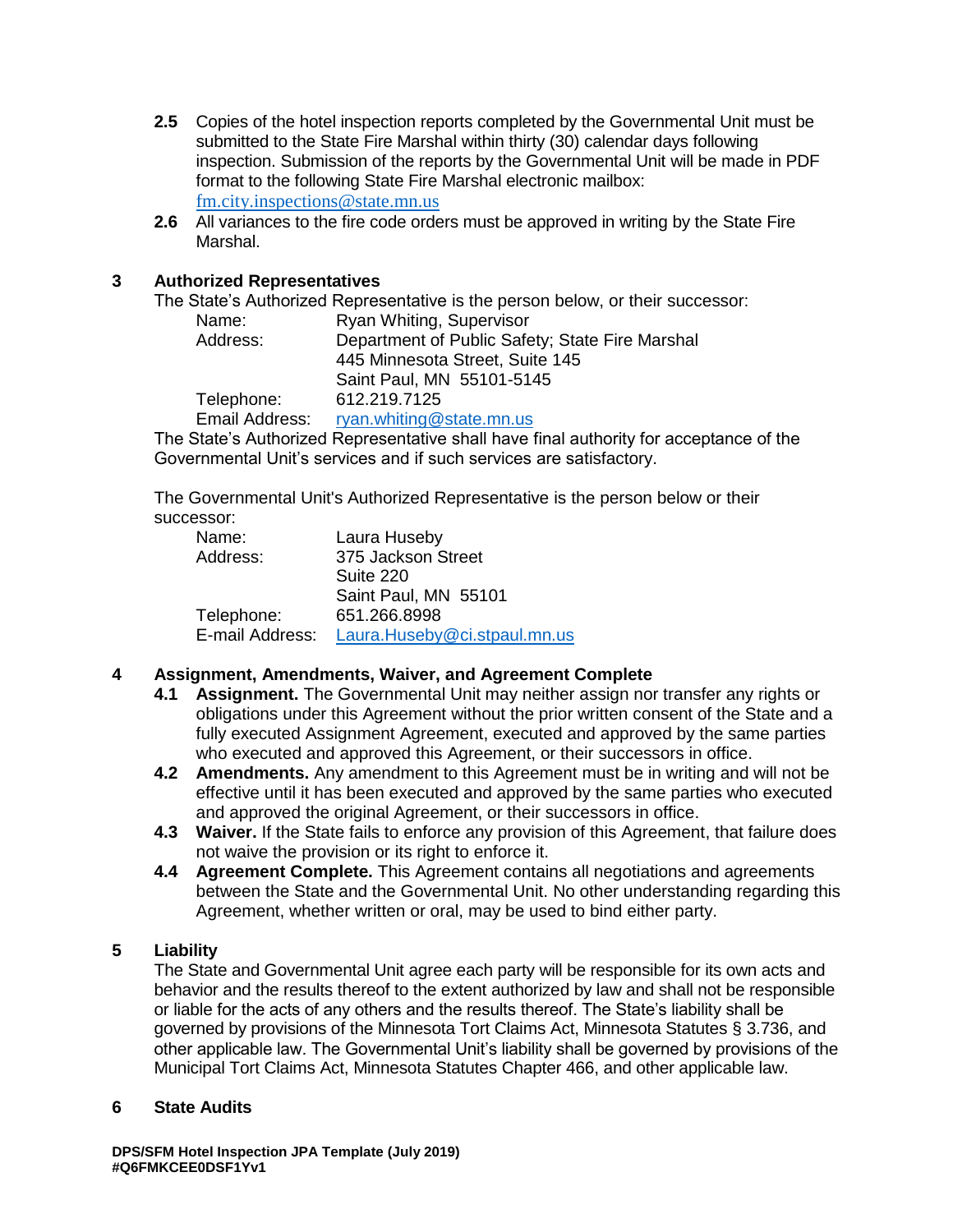Under Minnesota Statutes § 16C.05, subdivision 5, the Governmental Unit's books, records, documents, and accounting procedures and practices relevant to this Agreement are subject to examination by the State and/or the State Auditor or Legislative Auditor, as appropriate, for a minimum of six (6) years from the end of this Agreement.

#### **7 Government Data Practices**

The State and Governmental Unit must comply with the Minnesota Government Data Practices Act, Minnesota Statutes Chapter 13, as it applies to all data provided by the State under this Agreement, and as it applies to all data created, collected, received, stored, used, maintained, or disseminated by the Governmental Unit under this Agreement. The civil remedies of Minnesota Statutes § 13.08 apply to the release of the data referred to in this clause by either the Governmental Unit or the State.

If the Governmental Unit receives a request to release the data referred to in this Clause, the Governmental Unit must immediately notify the State. The State will give the Governmental Unit instructions concerning the release of the data to the requesting party before the data is released.

#### **8 Venue**

Venue for all legal proceedings out of this Agreement, or its breach, must be in the appropriate state or federal court with competent jurisdiction in Ramsey County, Minnesota.

#### **9 Termination**

The State or the Governmental Unit may terminate this Agreement at any time, with or without cause, upon 30 days' written notice to the other party.

IN WITNESS WHEREOF, the parties have caused this Agreement to be duly executed intending to be bound thereby.

# **THE BALANCE OF THIS PAGE INTENTIONALLY LEFT BLANK**